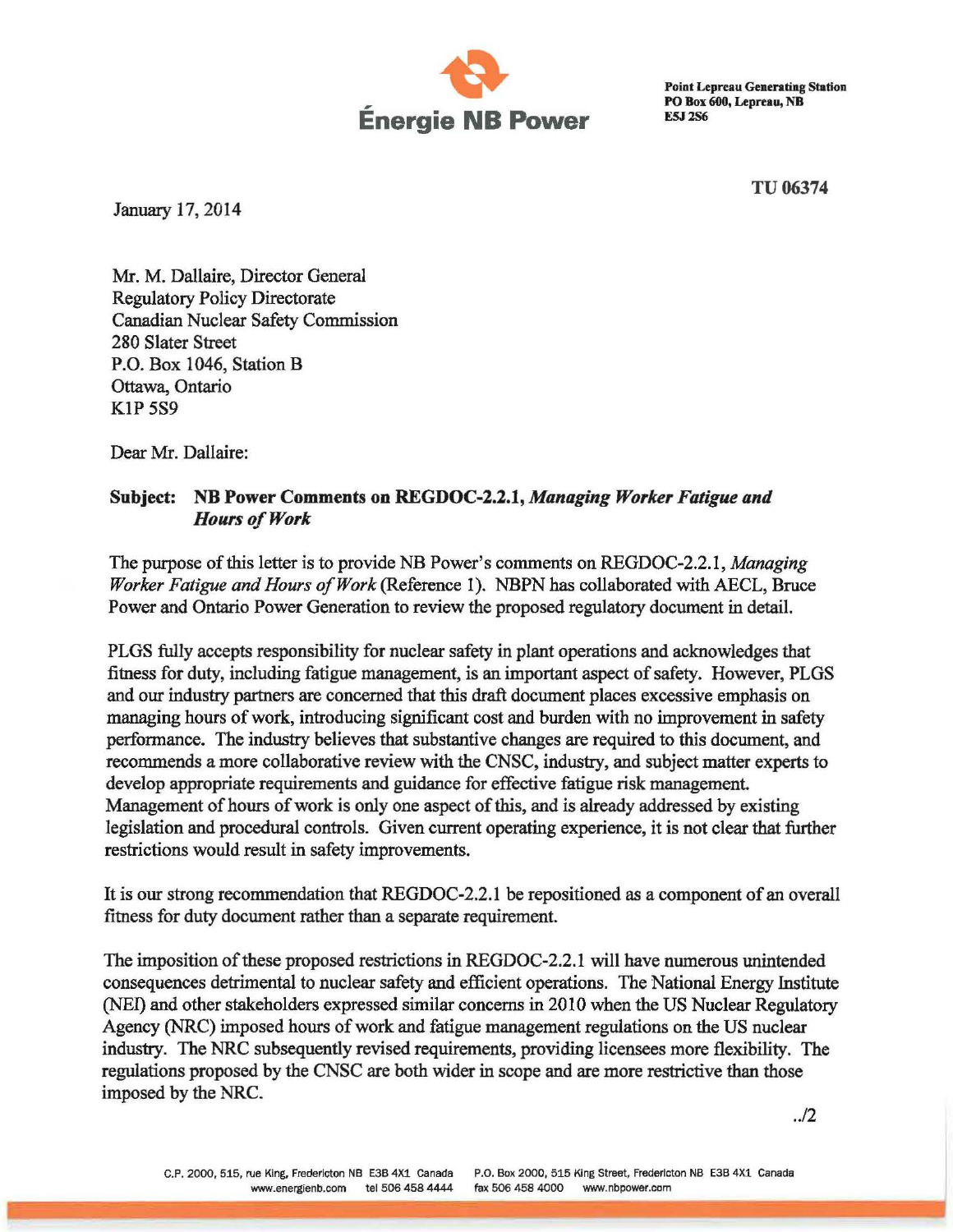The following summarizes some of the significant concerns:

- There is no evidence that existing hours of work limits are inadequate. Licensees are currently managing working hour limits in accordance with applicable legislation and procedural control while respecting collective agreements. There is no evidence that safety-related events are linked to working hours. Treating fatigue management and hours of work as separate issues from overall fitness for duty will detract from the synergistic approach necessary to ensure safety. While the number ofhours worked must be controlled, hours ofwork limits are a small part in managing fatigue and should not be elevated to an inappropriate level of importance.
- These new proposed restrictions conflict with existing legislation and numerous collective agreements, and will add significant process complexity for licensees. The resulting administrative burden will fall primarily on first line supervisors and will result in significant added expense for licensees with no demonstrable benefit to safety. PLGS believes that this added administrative burden would negatively impact safety as is and will take the front line supervisors away from the field reducing the time spent providing oversight of the workforce. Licensees would have less flexibility to deploy qualified staffto support critical work and to schedule training. Imposing this burden on the industry is contrary to the Federal "Red Tape Reduction Action Plan" which calls for the consideration of administrative burden in regulatory proposals. In addition to limiting flexibility in deployment and training of qualified staff, the creation of a dual system of covered and non-covered employees under the same collective agreements will result in labour relations tension and impacts to quality of life for no demonstrable safety benefit.
- Limits to hours of work that are this broad and restrictive will make nuclear work less attractive to the best skilled trades. The proposed limits are much more restrictive than any comparable industry. As the nuclear industry relies on skilled trades for peak work including outages and capital projects, these restrictions will make the acquisition of the best skilled trades (either directly by licensees or by vendors) much more difficult. The impact of these restrictions to scheduling for outage and capital project work will add tens of millions of dollars in financial burden to the industry for no demonstrable safety benefit.
- Our review of the Human Factors North research report "Review of Criteria for Assessing Shift Schedules in the Nuclear Industry" has raised a number of significant concerns. The study, used as a supporting document for REGDOC-2.2.1, was largely an academic exercise rather than a study of the actual conditions, programs and controls in place at nuclear facilities and did not engage licensees directly. The study did not consider the merit of exceptions to hours of work limits to maintain minimum complement. Furthermore, the report did not take into account the unique aspects of nuclear operations and practical fatigue risk management solutions which would likely be more effective in mitigating risk than rigid working hour limits. It is our view that these shortcomings significantly undermine the basis for this Regulatory Document.